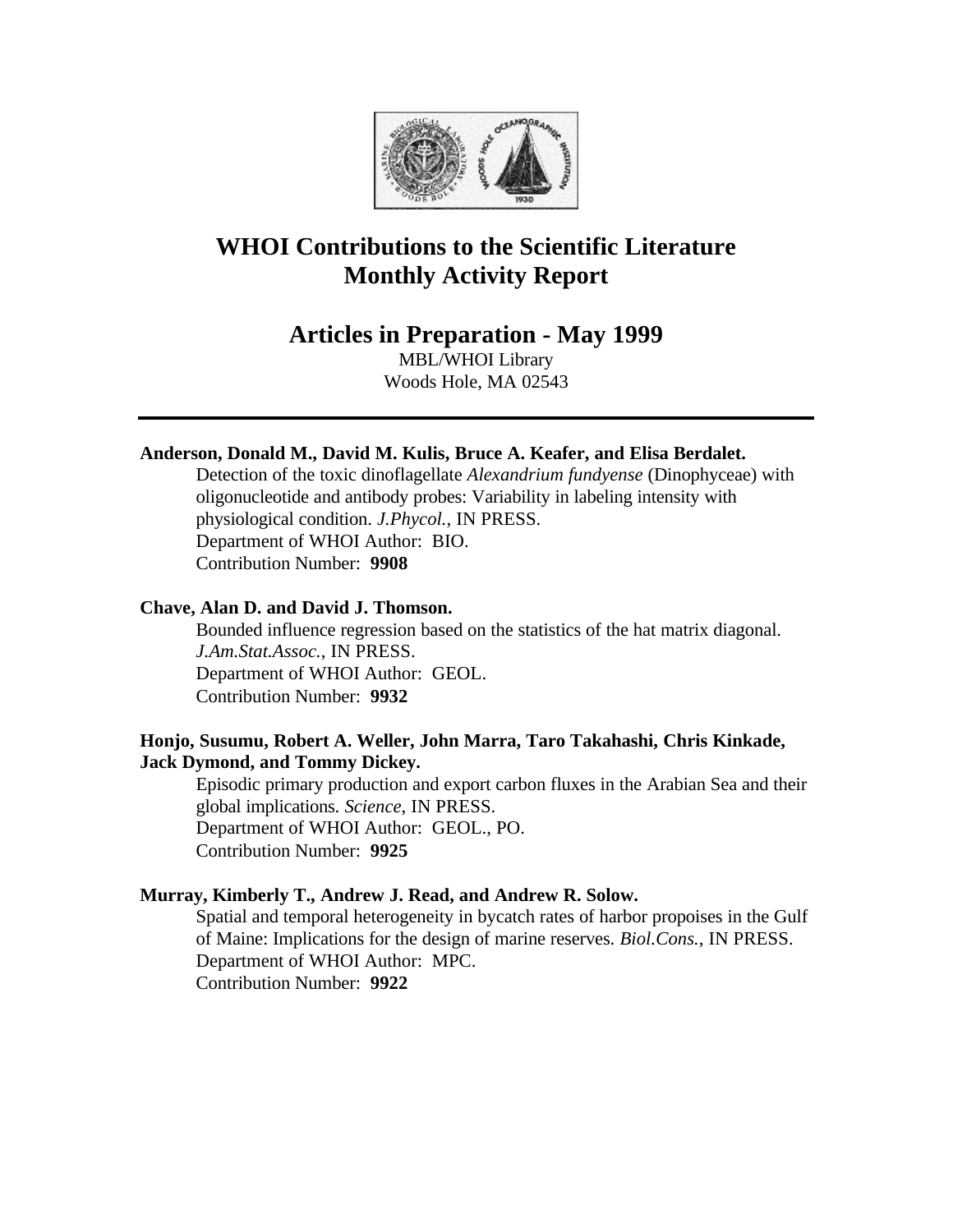#### **Pedlosky, Joseph.**

The transparency of ocean barriers to Rossby waves: The Rossby slit problem. *J.Fluid Mech.*, IN PRESS. Department of WHOI Author: PO. Contribution Number: **9928**

#### **Rochford, Peter A., John C. Kindle, Patrick C. Gallachear, and Robert A. Weller.**

Sensitivity of the Arabian Sea mixed layer to 1994-95 operational wind products. *J.Geophys.Res.*, IN PRESS. Department of WHOI Author: PO. Contribution Number: **9923**

#### **Solow, A. R.**

On Hume's rule for the testimony of a miracle. *Am.Stat.*, IN PRESS. Department of WHOI Author: MPC. Contribution Number: **9919**

#### **Sosik, Heidi.**

Storage of marine particulate samples for light - absorption measurements. *Limnol.Oceanogr.*, IN PRESS. Department of WHOI Author: BIO. Contribution Number: **NONE**

#### **Stanton, Timothy K. and Dezhang Chu.**

Modeling considerations and recommendations for acoustic scattering by fluid-like elongated zooplankton: Euphausiids and copepods. *ICES J.Mar.Sci.*, IN PRESS. Department of WHOI Author: AOPE. Contribution Number: **9927**

#### **Valdes, James R. and James F. Price.**

A neutrally buoyant upper ocean sediment trap. *J.Atmos.Oceanic Tech.*, IN PRESS. Department of WHOI Author: PO. Contribution Number: **NONE**

#### **Waliser, D. E., R. A. Weller, and R. C. Cess.**

Comparisons between buoy-observed, satellite-derived and modeled surface shortwave flux over the subtropical North Atlantic during the subduction experiment. *J.Geophys.Res.*, IN PRESS. Department of WHOI Author: PO. Contribution Number: **9929**